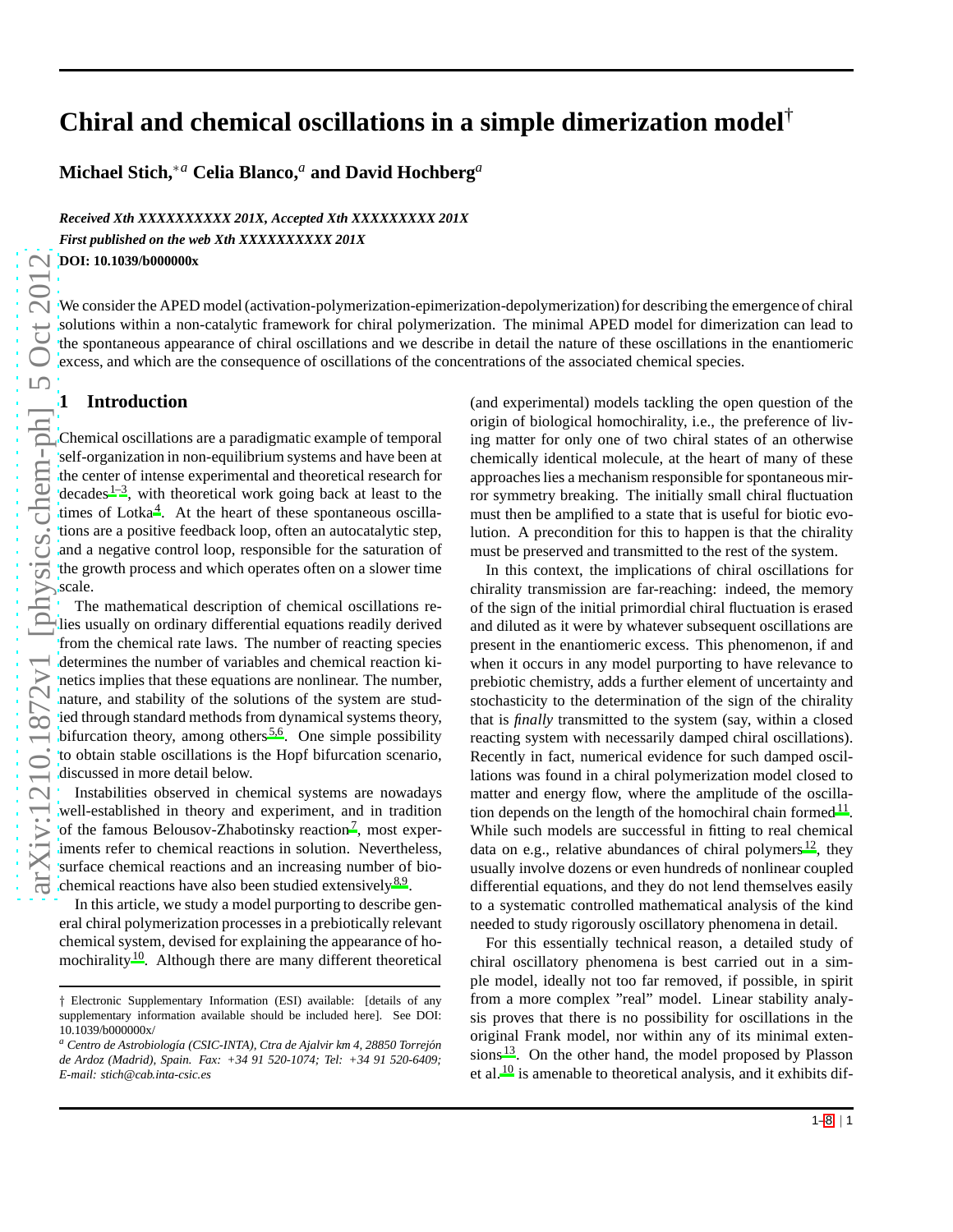ferent stable stationary states, together with instabilities and even temporal oscillations. These oscillations refer not only to the concentrations of the different species, and therefore represent chemical oscillations, but also to oscillations in the enantiomeric excess of the system. These chiral oscillations are the focus of this article.

This article is organized as follows: In Sec. [2](#page-1-0) we introduce the minimal APED model and perform a basic bifurcation analysis. In Sec. [3,](#page-3-0) we discuss in more detail the basic bifurcations observed in the model and display bifurcation diagrams for other parameters. One of the interesting results is that chiral oscillations can be expected for parameter values that are chemically more realistic, at least within simple models based on Frank's scheme, when these are proposed as the fundamental candidate reaction network for explaining the salient features of the Soai reaction<sup>[14](#page-7-13)</sup>. Finally, we close the article with a discussion of the results in Sec. [4.](#page-6-0)

## <span id="page-1-0"></span>**2 The APED model**

We consider the so-called APED (activation-polymerizationepimerization-depolymerization) model, introduced by Plasson et al.  $^{10}$  $^{10}$  $^{10}$ , used to describe the spontaneous onset of homochiral states in a symmetric system of interacting polymerization products. The reaction scheme for the minimal APED dimerization model is represented by the following chemical transformations

$$
L \xrightarrow{a} L^* \qquad LL \xrightarrow{h} L + L
$$
\n
$$
D \xrightarrow{a} D^* \qquad DD \xrightarrow{h} D + D
$$
\n
$$
L^* \xrightarrow{b} L \qquad LD \xrightarrow{\beta h} L + D
$$
\n
$$
D^* \xrightarrow{b} D \qquad DL \xrightarrow{\beta h} L + D
$$
\n
$$
L + L^* \xrightarrow{p} LL \qquad LL \xrightarrow{\gamma e} DL
$$
\n
$$
D + D^* \xrightarrow{p} DD \qquad DD \xrightarrow{\gamma e} LD
$$
\n
$$
L + D^* \xrightarrow{\alpha p} DL \qquad LD \xrightarrow{e} DD
$$
\n
$$
D + L^* \xrightarrow{\alpha p} LD \qquad LD \xrightarrow{e} LL
$$

The model contains deactivated monomers L and D, activated monomers  $L^*$  and  $D^*$ , homodimers LL and DD, and heterodimers LD and DL. The reactions include activation (rate *a*), deactivation (rate *b*), homochiral polymerization (rate *p*), heterochiral polymerization (rate  $\alpha p$ ), homochiral hydrolysis (rate *h*), heterochiral hydrolysis (rate β*h*), homochiral epimerization (rate *e*), and heterochiral epimerization (rate γ*e*). In general, polymerization, hydrolysis, and epimerization processes are stereoselective, i.e.,  $\alpha \neq 1$ ,  $\beta \neq 1$ ,  $\gamma \neq 1$ . Mass is conserved and therefore the total concentration in residues

 $c = [L] + [D] + [L^*] + [D^*] + 2([LL] + [DD] + [LD] + [DL]),$  is constant.

The chemical reactions transcribe into the following set of ordinary differential equations:

$$
[\dot{L}] = -a[L] - p[L][L^*] - \alpha p[L][D^*] + 2h[LL] ++ b[L^*] + \beta h[DL] + \beta h[LD]
$$
 (2a)  

$$
[\dot{D}] = -a[D] - p[D][D^*] - \alpha p[D][L^*] + 2h[DD] ++ b[D^*] + \beta h[DL] + \beta h[LD]
$$
 (2b)  

$$
[\dot{L}^*] = a[L] - p[L][L^*] - \alpha p[L^*][D] - b[L^*]
$$
 (2c)

$$
[\dot{D}^*] = a[D] - p[D][D^*] - \alpha p[D^*][L] - b[D^*]
$$
 (2d)

$$
[LL] = p[L][L^*] - h[LL] + e[DL] - \gamma e[LL] \tag{2e}
$$

$$
[DD] = p[D][D^*] - h[DD] + e[LD] - \gamma e[DD] \tag{2f}
$$

$$
[\dot{DL}] = \alpha p[L][D^*] - e[DL] - \beta h[DL] + \gamma e[LL] \qquad (2g)
$$

$$
[LD] = (c - [L] - [D] - [L^*] - [D^*] - 2[LL] -- 2[DD] - 2[DL])/2
$$
 (2h)

where due to mass conservation, the concentration of one of the species, here chosen to be LD, is given by the others. An important quantity is the enantiomeric excess in the system. Unless otherwise stated, we consider the total enantiomeric  $\text{excess}, ee = ([L] + [L^*] - [D] - [D^*] + 2[LL] - 2[DD])/c.$ 

It is straightforward to search for different stable states within the system. Following the analysis published in Ref.<sup>[10](#page-7-8)</sup>, we present in Fig. [1](#page-2-0) a bifurcation diagram obtained with MatCont<sup>[15](#page-7-14)</sup> for the  $\alpha - c$  space. The different behaviors of the system depend on the total concentration *c* and the relative strength of the hetero- vs. homo-dimerization,  $\alpha$ . We start our analysis at the point  $c = 1$ ,  $\alpha = 10$  (other parameters are  $a = h = e = p = 1$  and  $b = \beta = \gamma = 0$ , where we find a stable racemic state (vanishing enantiomeric excess) characterized by constant and nonvanishing values for all variables (but with  $[D]=[L]$ ,  $[DD]=[LL]$  etc.). We keep  $a=1, b=0$  for the remainder of this article.

If we decrease the total matter in the system (lowering *c*), the system crosses the blue curve and the only stable state is the "dead state", characterized by vanishing concentrations for all species except for the activated species L<sup>∗</sup> and D<sup>∗</sup> . This curve is given by the equation  $c = 2a/(p + p\alpha)$ , see Ref.<sup>[10](#page-7-8)</sup>. If we decrease  $\alpha$  while  $c > 1$ , the system undergoes a pitchfork bifurcation at  $\alpha = 1$ , at which the racemic state becomes unstable and stable chiral states appear. These chiral states were the focus of the article  $10$ , and therefore we do not discuss them in detail here.

As we increase  $\alpha$  for fixed *c* (which is allowed to have values as small as  $c \approx 0.2$ ), we observe the onset of oscillations as the racemic stationary state becomes unstable through a supercritical Hopf bifurcation (red curve). This means that close to the bifurcation, oscillations have small amplitude and finite frequency. These oscillations are exemplified in Fig. [2](#page-2-1) for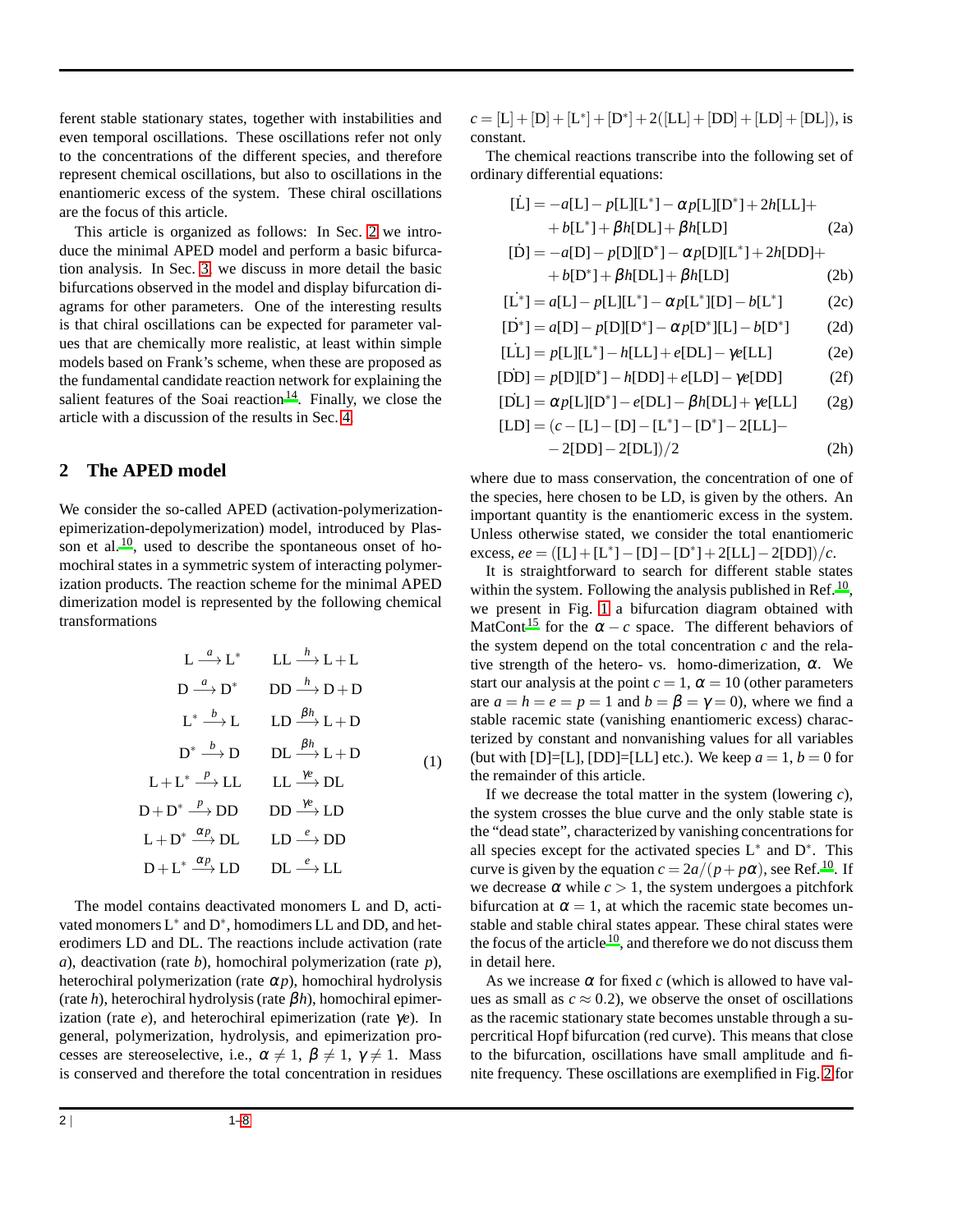<span id="page-2-0"></span>

**Fig. 1** Bifurcation analysis of the APED model in the  $\alpha - c$  space for the parameter values  $a = h = e = p = 1$  and  $b = \beta = \gamma = 0$ . The GH point (open circle) is located at GH=  $(0.19559, 16.23713)$ . Stable oscillations of the variables (and enantiomeric excess) are found in the region between the supercritical Hopf curve and the LPC (for: Limit Point bifurcation of Cycles) curve. In (a), α is shown on a linear scale from 0 to 60 and the insets qualitatively display the main solutions: open (filled) circle for the unstable (stable) fixed point, i.e., racemic state, and solid (dashed) curves for the stable (unstable) limit cycle, i.e., oscillations. (b) Same curves shown on a logarithmic scale for  $\alpha$ , for comparison with Fig. 3 of Ref.<sup>[10](#page-7-8)</sup>. Note that oscillations cannot be found for any  $\alpha$  if  $c$  becomes sufficiently large. More information see text.

<span id="page-2-1"></span>

**Fig. 2** Stable oscillations of the concentrations and the enantiomeric excess *ee* observed in the APED model for the parameter values  $a = h = e = p = c = 1, b = \beta = \gamma = 0$ , and  $\alpha = 40$ . All concentrations oscillate, for simplicity we just display [L] and [D], and have omitted the initial transient. Note that [L] and [D] oscillate out of phase.

 $\alpha = 40$ ,  $c = 1$ , i.e., already at some distance from the Hopf point located at  $\alpha = \alpha_H = 38.24$ . All concentrations oscillate (with a period  $T = 6.52355$ ), with the chiral species oscillating in antiphase, and the enantiomeric excess oscillates with the same period. The range where stable chiral oscillations are observed does not extend to the hyperbola limiting the dead state. As  $c$  is decreased for a fixed  $\alpha$ , the stable limit cycle undergoes a saddle-node bifurcation of limit cycles (black curve, denoted as LPC, for: Limit Point bifurcation of Cycles). This means that the stable limit cycles collides with an unstable one and both disappear (and hence no limit cycles are present to the left of the black curve). The fixed point describing the racemic state remains unstable in that parameter region and numerical simulations (not shown here) indicate that the system dynamics is governed by irregular oscillations that do not saturate and finally lead to negative values for the concentrations, hence not representing any realistic chemical state.

The curve of the supercritical Hopf bifurcation and the curve of saddle-node bifurcation of limit cycles meet at a Generalized Hopf (GH) point at  $GH = (0.19559, 16.23713)$ . This implies that the supercritical Hopf bifurcation converts into a subcritical one. Hence, the red curve between the GH point and the point where the Hopf bifurcation meets the hyperbola  $c = 2/(1+\alpha)$  represents a subcritical Hopf bifurcation where the unstable fixed point (above the curve) becomes stable (below the curve), representing the stable racemic state, while at the same time an unstable limit cycle appears. This unstable limit cycle is the one which disappears at the LPC curve. The insets of Fig. [1\(](#page-2-0)a) show qualitatively the stationary racemic state and the limit cycles as one moves around the GH point in  $\alpha - c$  parameter space. In the parameter regime where stable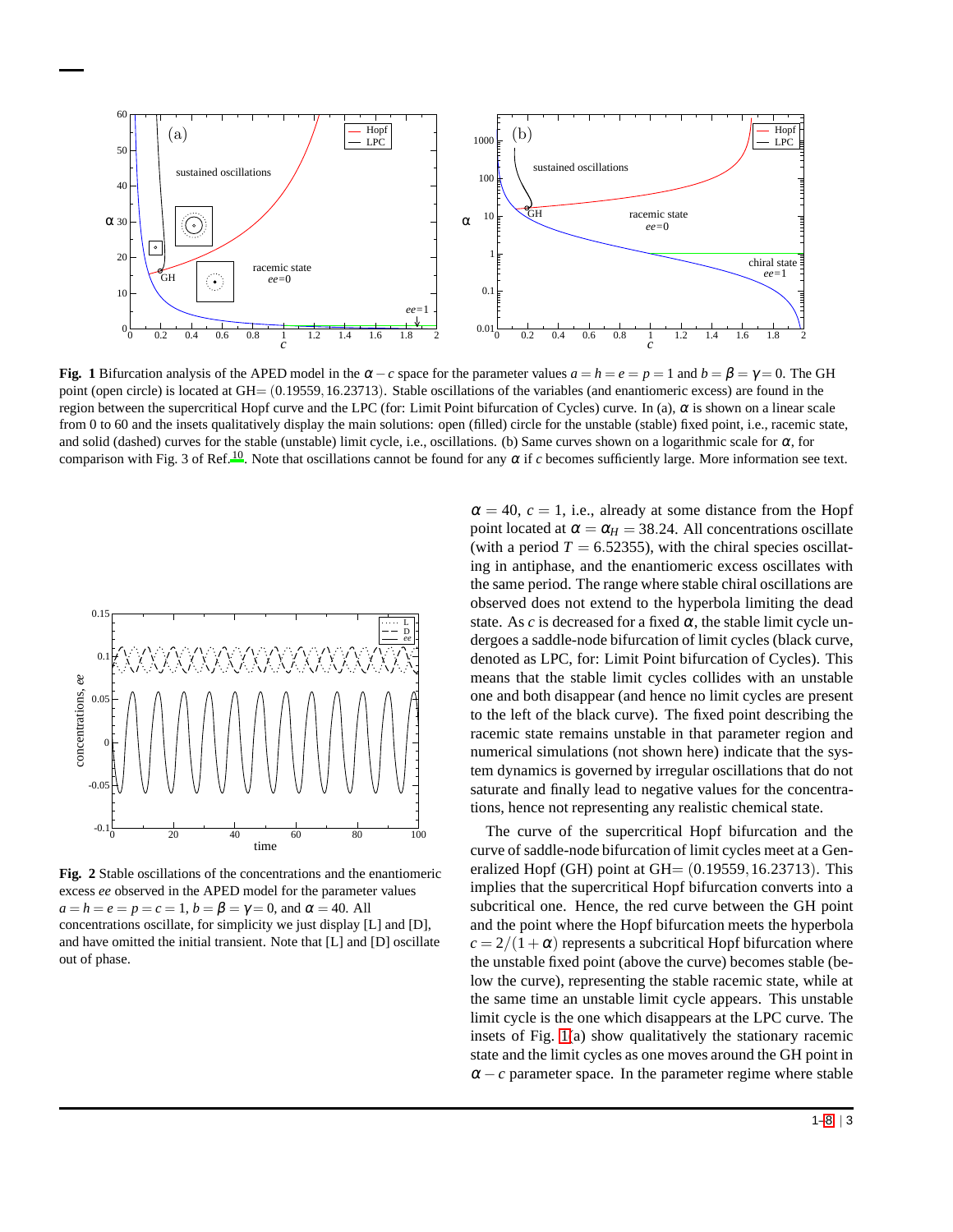<span id="page-3-1"></span>

**Fig. 3** Bifurcation analysis in  $p - \alpha$  space for the parameter values  $c = 1$  and  $c = 0.3$ . The area with sustained oscillations is found to the right of the Hopf curves and above the LPC curves, respectively. The GH and the intersection with  $c = 2a/(p + p\alpha)$  (appearance of the dead state) are denoted by open circles and squares, respectively. For *c* = 1: GH= (16.23713,0.19559), intersection at (15.36557,0.12221). For *c* = 0.3: GH= (16.23713,0.65197), intersection at  $(15.36451, 0.40739)$ . Other parameters are  $a = h = e = 1$  and  $b = \beta = \gamma = 0$ .

chiral oscillations are observed, another, unstable, limit cycle is present. For this parameter set, the minimal  $\alpha$ -value for oscillations is given by  $\alpha_c = 16.237$ .

In Fig.  $1(b)$ , we show the same bifurcation diagram in a log-linear plot. Contrary to what was displayed in Fig. 3 of Ref.<sup>[10](#page-7-8)</sup>, the Hopf curve bends upward for  $c \to 2$ , demonstrating that the oscillations are not posible if the total amount of residues is large. Therefore, the region for *c* for which stable oscillations are found is bound from below and above.

#### <span id="page-3-0"></span>**3 Bifurcation analysis**

The bifurcation analysis carried out in Sec. [2](#page-1-0) shows that for the parameter values  $a = h = e = p = 1$  and  $b = \beta = \gamma = 0$ , stable oscillations are only to be found for  $\alpha > \alpha_c = 16.237$ . Here, we consider other (obviously not all) regions of the overall 9 parameter space (we always keep  $a = 1$ ,  $b = 0$ ) to check how general is the appearance of chiral oscillations. Since we focus on the oscillations, we do not show a complete bifurcation diagram.

In Fig. [3](#page-3-1) we investigate for two different total concentrations  $c = 1$  and  $c = 0.3$ , the region of stable oscillations in the  $p - \alpha$  space. We hence probe at the same time the absolute influence of the polymerization rate  $(p)$  and the relative influence of its stereoselectivity  $(\alpha)$ . The region of stable oscillations is again limited by a Hopf curve and an LPC curve. The two curves are qualitatively similar for both values of *c*, so we

restrict the description to the case  $c = 1$ . If we choose, e.g.,  $p = 1$ , and increase  $\alpha$ , the system undergoes a supercritical Hopf bifurcation at  $\alpha_H = 38.24$  as already seen above. Hence, to the right of the Hopf curve, the region of stable oscillations is found, which is limited from below by the LPC curve. This means that if  $p$  takes smaller values, smaller  $\alpha$ 's are necessary to induce oscillations, although there is a minimum value for *p*, below which no oscillations can be found, here,  $p \approx 0.2$ , independently of  $\alpha$ . The LPC and Hopf curves merge at the GH point, giving again a minimum value for  $\alpha = \alpha_c$ , below which no oscillations are observed. For smaller *c*, larger *p* have to be chosen to obtain stable oscillations.

To measure how the stereoselectivity of polymerization and depolymerization influence the appearance of oscillations, we perform a bifurcation analysis in  $\beta - \alpha$  space (Fig. [4\(](#page-4-0)a)). Since  $c = 1$  and other parameters are also as in Fig. [1,](#page-2-0) for  $\beta = 0$ , stable oscillations are found for  $\alpha > \alpha_H$  (at least for  $\alpha$  < 1500). If  $0 < \beta < 0.020445$ , i.e., for only weak heterochiral depolymerization, the range of  $\alpha$  that allows for stable oscillations shrinks, with a lower bound that increases and an upper bound that decreases. If  $\beta > 0.020445$ , there is no value of  $\alpha$  that admits stable oscillations. At the same time, from the figure we deduce that the range of allowed values of  $\beta$  is maximal for  $\alpha = 102.3$ . Also in this parameter space, we observe a Generalized Hopf point at GH= (358.033236,0.011450). To the left of that point, the Hopf bifurcation is supercritial, to the right it is subcritical. There is a LPC curve emerging at the GH point that in this scenario lies above the subcritical Hopf curve. This implies that the local bifurcation scenario is slightly different to the one displayed in Fig. [1.](#page-2-0) The insets show the main solutions. In particular, we have a stable fixed point coinciding with a stable limit cycle between the subcritical Hopf curve and the LPC curve. This represents a bistability of oscillations with a stationary state. However, this scenario is not complete. As we know from Fig. [1,](#page-2-0) for  $\beta = 0$ and  $\alpha > \alpha_H$ , there exists also another unstable limit cycle that, however, does not undergo any bifurcation in this parameter range (and hence is not added to the insets).

To check the relative impact of the stereoselectivity of polymerization and epimerization, in Fig. [4\(](#page-4-0)b), we explore the region of stable oscillations in  $\gamma - \alpha$  space. Again, the other parameters are as in Fig. [1,](#page-2-0) implying that for  $\gamma = 0$ , stable oscillations are found for  $\alpha > \alpha_H = 38.24$ . The functional form of the Hopf and LPC curves and the location of GH point are qualitatively similar to the scenario in the  $\beta - \alpha$  space. Therefore, if  $0 < \gamma < 0.083136$ , i.e., for only weak heterochiral epimerization, the range of  $\alpha$  that allows for stable oscillations shrinks, with a lower bound that increases and an upper bound that decreases. If  $\gamma > 0.083136$ , there is no value of  $\alpha$ that admits stable oscillations. At the same time, from the figure we deduce that the range of allowed values of  $\gamma$  is maximal for  $\alpha = 90.05$ .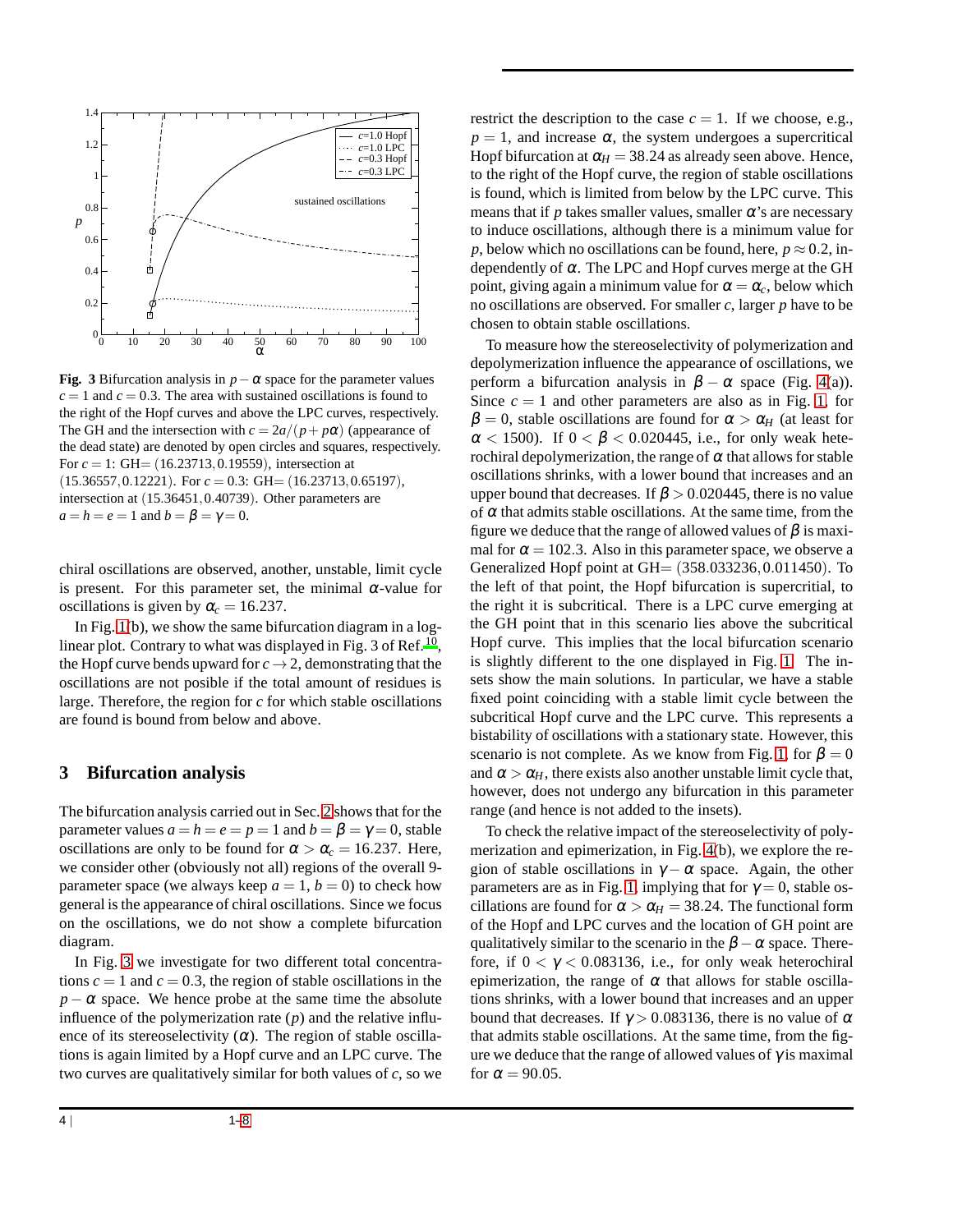<span id="page-4-0"></span>

**Fig. 4** (a) Bifurcation analysis in  $\beta - \alpha$  space. The area with sustained oscillations is found below the supercritical Hopf curve (to the left of GH) and below the LPC curve (to the right of GH). The insets qualitatively display the main solutions: filled (open) circle for the stable (unstable) fixed point, i.e., racemic state, and solid (dashed) curves for the stable (unstable) limit cycle, i.e., oscillations. Note that the bifurcation scenario is slightly different than in Fig. [1,](#page-2-0) giving rise to a thin parameter region where bistability among the stable fixed point and the stable limit cycle exists. The GH point is located at GH=  $(358.033236, 0.011450)$ , Other parameters are  $a = c = h = p = e = 1$  and  $b = \gamma = 0$ . (b) Bifurcation analysis in  $\gamma - \alpha$  space. The area with sustained oscillations is found below the supercritical Hopf curve (to the left of GH) and below the LPC curve (to the right of GH). The insets qualitatively display the main solutions: filled (open) circle for the stable (unstable) fixed point, and solid (dashed) curves for the stable (unstable) limit cycle. The GH point is located at GH= (309.5748,0.043262),  $β = 0$ , and other parameters are as in (a). (c) Bifurcation analysis in  $β - γ$  space. We show three supercritical Hopf curves ( $α = 50,100,200$ ). The area with sustained oscillations is found below the corresponding curve. Other parameters are as in (a).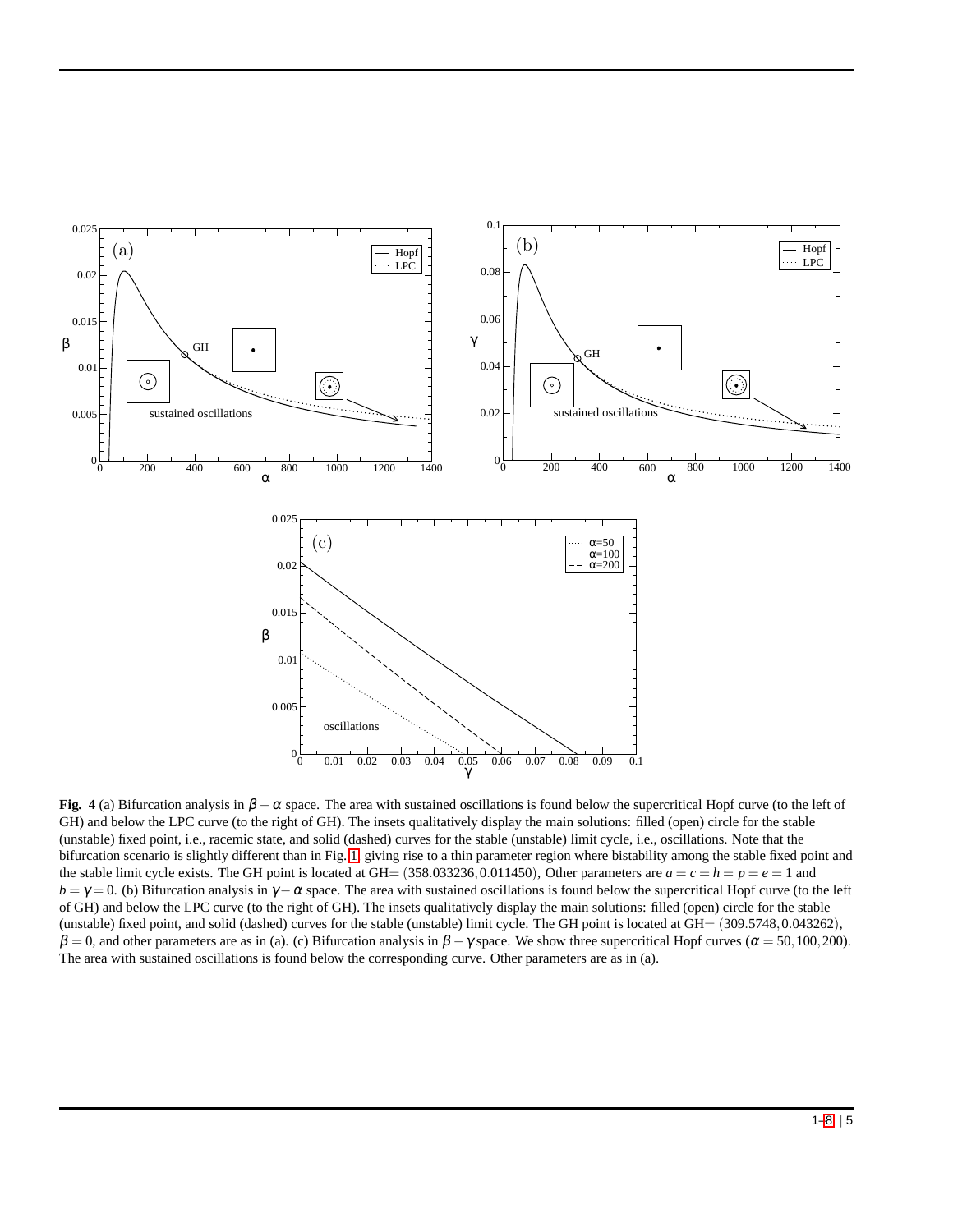<span id="page-5-0"></span>

**Fig.** 5 (a) Bifurcation analysis in  $h - \beta$  space. We show a supercritical Hopf curve for the parameters  $\alpha = 50$ ,  $a = c = p = e = 1$ , and *b* = γ = 0. The area with sustained oscillations is found to the left of the curve. (b) Bifurcation analysis in *e*−γ space. We show a supercritical Hopf curve for  $\alpha = 50$ ,  $a = c = p = h = 1$ , and  $b = \beta = 0$ . The area with sustained oscillations is found below the curve.

To complete the view on relative impact of heterochiral polymerization, depolymerization, and epimerization on os-cillations, in Fig. [4\(](#page-4-0)c), we explore the  $\beta - \gamma$  space for fixed  $\alpha$ . As can be already inferred from the above figures, there is a minimum value for  $\alpha = \alpha_H = 38.24$ , below which no combination of  $(\gamma, \beta)$  yields stable oscillations. However, if  $\alpha > \alpha_H$ , small values of  $\gamma$  and  $\beta$  are allowed. As we increase  $\alpha$ , this area first increases and decreases later, once the relative maxima of the  $\beta - \alpha$  and  $\gamma - \alpha$  curves are passed.

In an analogous way as our study of  $p$  and  $\alpha$ , we can compare the influence of the depolymerization rate *h* vs. its stereoselectivity  $\beta$  (Fig. [5\(](#page-5-0)a)). We choose  $\alpha = 50$  that for  $\beta = 0$  and  $h = 1$  (and other parameters as above) corresponds to stable oscillations. We find that while for  $h = 1$  the allowed interval of  $\beta$  is small, we see that if we decrease *h*, the range of  $\beta$  values giving rise to oscillations becomes larger. This means that the depolymerization process needs not to be very unefficient for heterochirals in order to produce oscillations. There exists an optimal value  $h \approx 0.2$  where the favorable  $\beta$  range becomes largest. Nevertheless, there is a minimum value  $h = 0.0931$ below which no stable limit cycles are found.

Similarly, we study in Fig. [5\(](#page-5-0)b) the influence of the  $\gamma$ . Interestingly, we do not observe a minimal threshold for *e* as for *h*. To the contrary, we find that for  $e \rightarrow 0$ , the range of allowed values of γ becomes maximal, and reaches values close to 14. However, we should have in mind that if  $e = 0$ , the value of  $\gamma$ becomes irrelevant since  $\gamma e = 0$ . Furthermore, since for  $e = 0$ the Jacobian matrix becomes singular, a more detailed analysis should be performed to investigate the bifurcation scenario in that limit. We remark that stable oscillations are also possible for  $\gamma = 1$ , i.e., the absence of any stereoselectivity.

To complete our study, we revisit the  $\beta - \alpha$  space, but with a parameter set for which  $\gamma = 1$  (Fig. [6\)](#page-5-1). The motivation is

to find stable oscillations in absence of any stereoselective deand epimerization. We choose  $c = 1$ ,  $e = 0.1$ , and  $p = 0.3$ , and consider three values for *h*. We see that the region of oscillations increase for smaller  $h$ , and in particular, for  $h =$ 0.1 and  $\beta = 1$ , we have a critical value for  $\alpha = 321.447$  above which a stable limit cycle is found. This is just an example to demostrate that  $\beta \ll 1$  and  $\gamma \ll 1$  are not necessary conditions for the presence of sustained oscillations.

<span id="page-5-1"></span>

**Fig. 6** Bifurcation analysis in  $\beta - \alpha$  space. We show three supercritical Hopf curves  $(h = 0.3, 0.2, 0.1)$ . The area with sustained oscillations is found below the corresponding curve. Other parameters are  $a = c = \gamma = 1$ ,  $e = 0.1$ ,  $p = 0.3$ , and  $b = 0$ .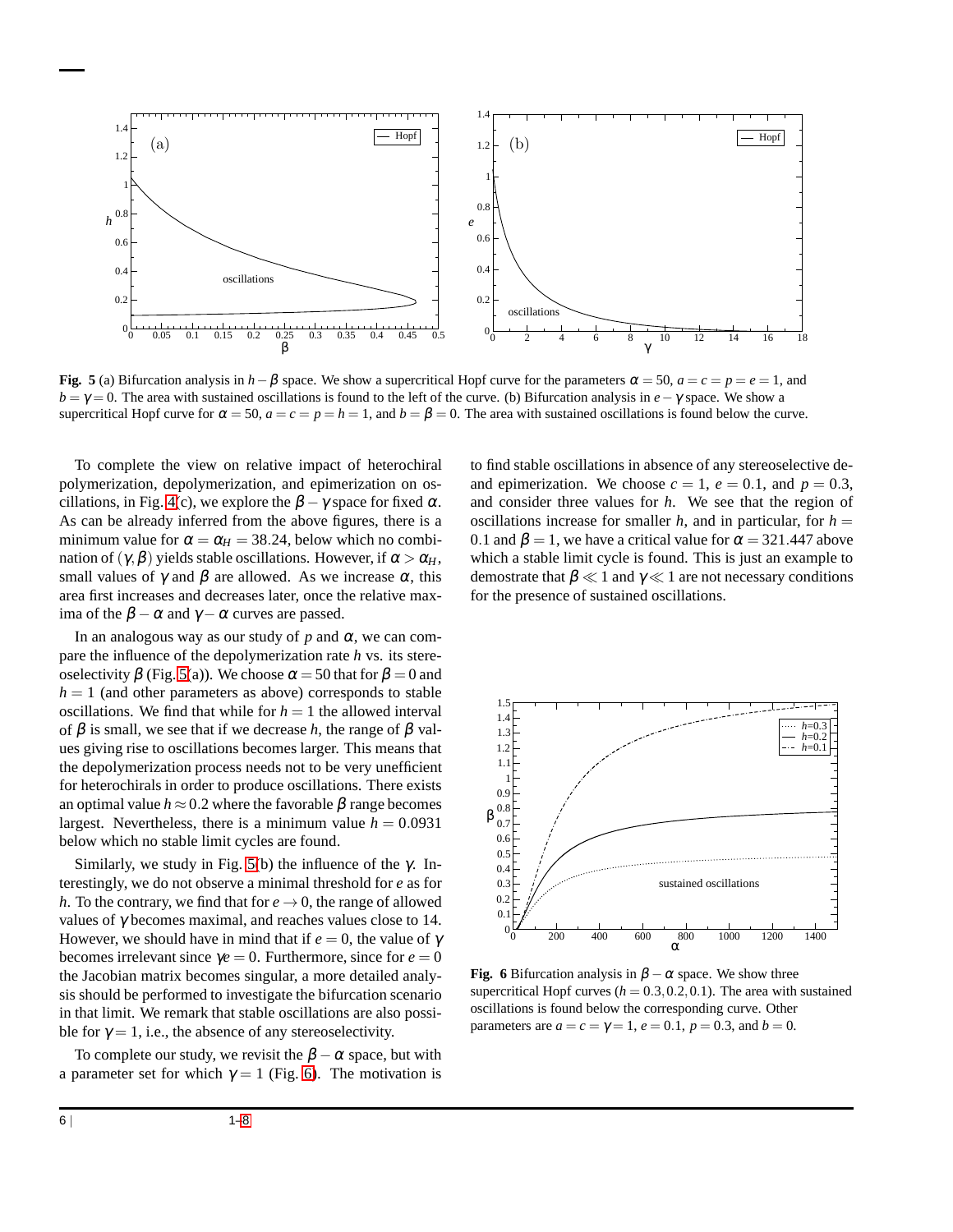### <span id="page-6-0"></span>**4 Conclusions**

In this paper, we have studied a simple polymerization model (actually, dimerization), aimed originally to explain the emergence of chiral states, in the context of the onset of *chiral oscillations*. These oscillations represent temporal changes in the enantiomeric excess of the underlying system, i.e., the continuous change of a state, where one of the chiral states momentarily dominates, into a subsequent state where the opposite handed state is more abundant.

During decades, models for explaining the emergence and amplification homochirality have been focused on the creation of stable stationary states, typically associated with chiral states of maximum enantiomeric excess. The description of temporally oscillatory states in these models and the discussion of what these chiral oscillations mean, are rare. Chiral oscillatory states have been reported by Iwamoto in two different systems motivated by traditional models for chemical oscillations  $16,17$  $16,17$  and shortly after for the APED model  $10$  studied here. Nevertheless, chiral oscillations were not studied in detail in the latter paper, and no explanation was given nor relevance is attributed to this effect. Here, we have studied in detail the onset of chiral oscillations, and have demonstrated that they are associated with temporal oscillations of the underlying chemical species, i.e., chemical oscillations. Mathematically speaking, the onset of oscillations is described by a supercritical Hopf bifurcation scenario, implying that oscillations have small amplitude and finite frequency (opposed to other mechanisms where oscillations arise with finite amplitude and vanishing frequency). The Hopf bifurcation is of codimension-1, and oscillations are found in large parameter regions and hence represent a generic solution of the system.

While it has been suggested<sup>[10](#page-7-8)</sup> that the reason for observing chiral oscillations is that heterochiral polymerization is favoured over homochiral polymerization, we test this hypothesis and clarify in more detail what are the conditions that enable the stabilization of chiral oscillations within the framework of the rather general APED model. We show continuation results varying  $\alpha$ ,  $\beta$ ,  $\gamma$ ,  $p$ ,  $h$ ,  $e$ , and *c* (keeping *a* = 1,  $b = 0$ , demonstrating that oscillations are in fact a typical solution of the model. In particular, for the  $\alpha - \beta - \gamma$  space, we measure the impact of hetero- vs. homochiral polymerization, hydrolysis, and epimerization, and find that  $\alpha \gg 1$ ,  $\beta$  < 1, and  $\gamma$  < 1 are favorable, in particular  $\alpha$  > 38.24 for  $\beta = 0$ , and  $\gamma = 0$ , where  $c = 1$  is the total mass of the system and other the parameters are also equal to unity. This means that oscillations are favored for heterochiral polymerization and homochiral de-polymerization and epimerization. This is a noteworthy result, especially in light of recent analysis of Ref. [14](#page-7-13) using the Frank scheme to model the Soai reaction, which argued that an ideal system for kinetically controlled spontaneous mirror symmetry breaking should consist of a fast exergonic mutual inhibition step leading to the formation of the heterodimer LD (i.e.,  $\alpha \gg 1$ ) and which must be more exergonic that the possible homodimerization leading to LL and DD. The latter condition translates into the constraint  $\alpha \gg \beta$  in terms of the APED model. In all cases observed, the oscillations arise from a achiral state. Oscillations are not occurring for any amout of total mass in the system. We observe that there is a lower bound (even before the racemic solution reaches the dead state) and also an upper bound.

We show stable sustained oscillations for a wide range of parameter sets. In particular,  $\beta$  and  $\gamma$  can also be chosen to unity, i.e., depolymerization and epimerization need not be stereoselective in order to produce oscillations, although heterodimers must be polymerized preferentially. Recent experimental results demonstrate the stereoselectivity of polymerization reactions and show in detail that the stereoselectivities can be modified experimentally (e.g., by pH) in magnitude and can be found to be both larger or smaller than unity  $18,19$  $18,19$ .

The presence of oscillations of chirality adds a further element of uncertainty to the determination of the sign of the chirality that is finally transmitted to the system (say, within a closed reacting system with necessarily damped chiral oscillations). In some parameter regions, even bistability of oscillations with the racemic state are observed, implying that then it is a matter of the initial condition which state is realized.

Until recently, chiral oscillations have not been reported in experiments, and hence the possibility for studying their onset in theoretical models has received sparse attention. However, there is now growing interest in oscillatory phenomena close to the onset of chirality, as chiral oscillations have been reported in different experimental systems consisting of carboxyclic acids (profens, amino acids, hydroxy acids)<sup>[20](#page-7-19)[,21](#page-7-20)</sup>. There, several theoretical models are presented and checked whether they can account for the experimental observations. Among them, the APED model studied here, is the only one that was already known to display chiral oscillations, while the other ones  $22-24$  $22-24$  had to be modified or reinterpreted in order to account for chiral, rather than just mere chemical oscillations. Here, we do not aim to discuss any of those models with regard to the experiments (the reader is referred to  $20,21$  $20,21$  directly).

For the Soai reaction, Buhse presented a simplified model<sup>[25](#page-7-23)</sup> that was later modified to investigate temporal oscillations in continuous flow and semibatch conditions  $26$ . While there are stable oscillations of the reactants in a continuous flow scenario, they are apparently not associated with oscillations in the enantiomeric excess. This means that chemical oscillations are not related to chiral oscillations, as they are in the APED model. On the other hand, in the case of a semibatch system, oscillations necessarily fade out and give rise to a chiral state, but transient oscillations in the enantiomeric excess can be observed.